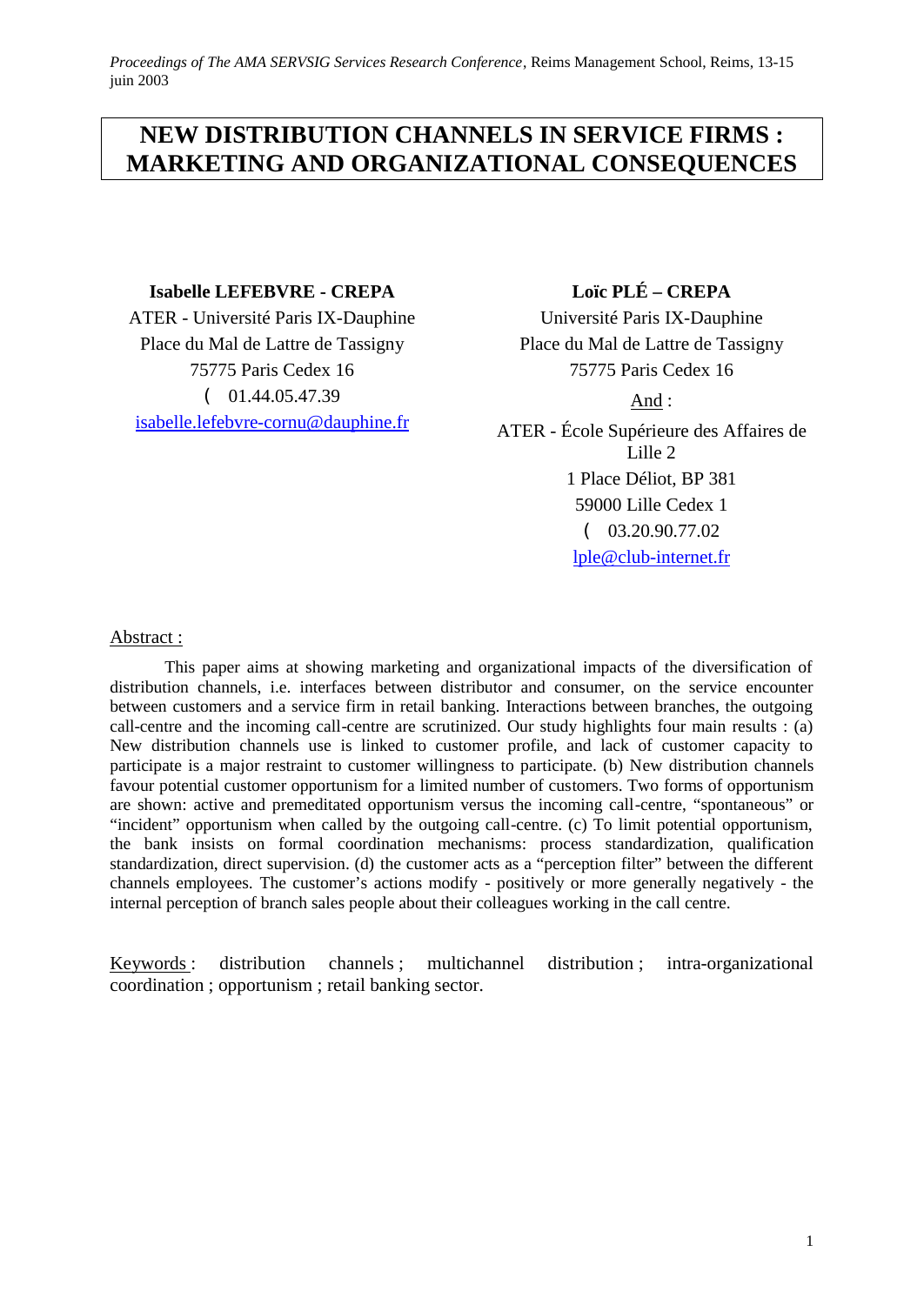#### **INTRODUCTION**

A growing number of research have underlined the impacts of Information and Communication Technologies (ICT) on both firms strategies and organizations: development of Computer Supported Cooperative Work (CSCW), changes in the relationships between a firm and its stakeholders, new communication and distribution media… These transformations seem to affect the entire value chain.

As far as we are concerned, we decided to focus on the consequences of the emergence of new distribution channels in service firms in a B-to-C context, thanks to the development of ICT. First, we find it necessary to specify how we define a "distribution channel" in this paper. A definition commonly admitted in marketing literature is "*a set of interdependent institutions and agencies involved with the tasks of moving anything of value from its point of conception, extraction or production to the point of consumption*" (Stern, El-Ansary & Coughlan, 1996: 8). But a distribution channel may also be "*the interface between a provider/distributor and a consumer*" (Filser, 1989: 151), i.e. where the customer interacts with the service firm. This definition is the one that will be used thereafter.

More exactly, we are going to focus on the service encounter, defined by Salomon *et alii* as "*face-to-face interactions between a buyer and a seller in a service setting*" (Solomon *et alii*, 1985: 100). This implies that this encounter is located at the distribution channel level. During this encounter, the customer does participate in the service, and may act as a coproducer of the service (Eiglier & Langeard, 1977; Chase, 1978; Kelley, Donnelly & Skinner, 1990). However, within our framework of the development of new distribution channels, i.e. new interfaces between a service firm and its customers, there are now multiple encounter points. More precisely, in order to get a service, a customer can use one channel or another. For example, to reserve a vacation, nowadays, a customer may either decide to go to a travel agency, phone a call-centre, use an internet site, or even use an interactive television program.

Among many sectors, retail banking is widely impacted by these new distribution channels. Indeed, beside the historical and usual branches network, a customer can now access his bank through most sophisticated call-centres, mobile services, Internet Web sites, interactive television services… This is usually referred to as a "bricks and clicks" (Hensman & Van den Bosch, 2001), or a "clicks and mortar" strategy (Pottruck & Pierce, 2000). These transformations are profoundly changing the way a consumer interacts with his bank, and raises many questions that get on to marketing and organizational consequences of the introduction and development of these new channels.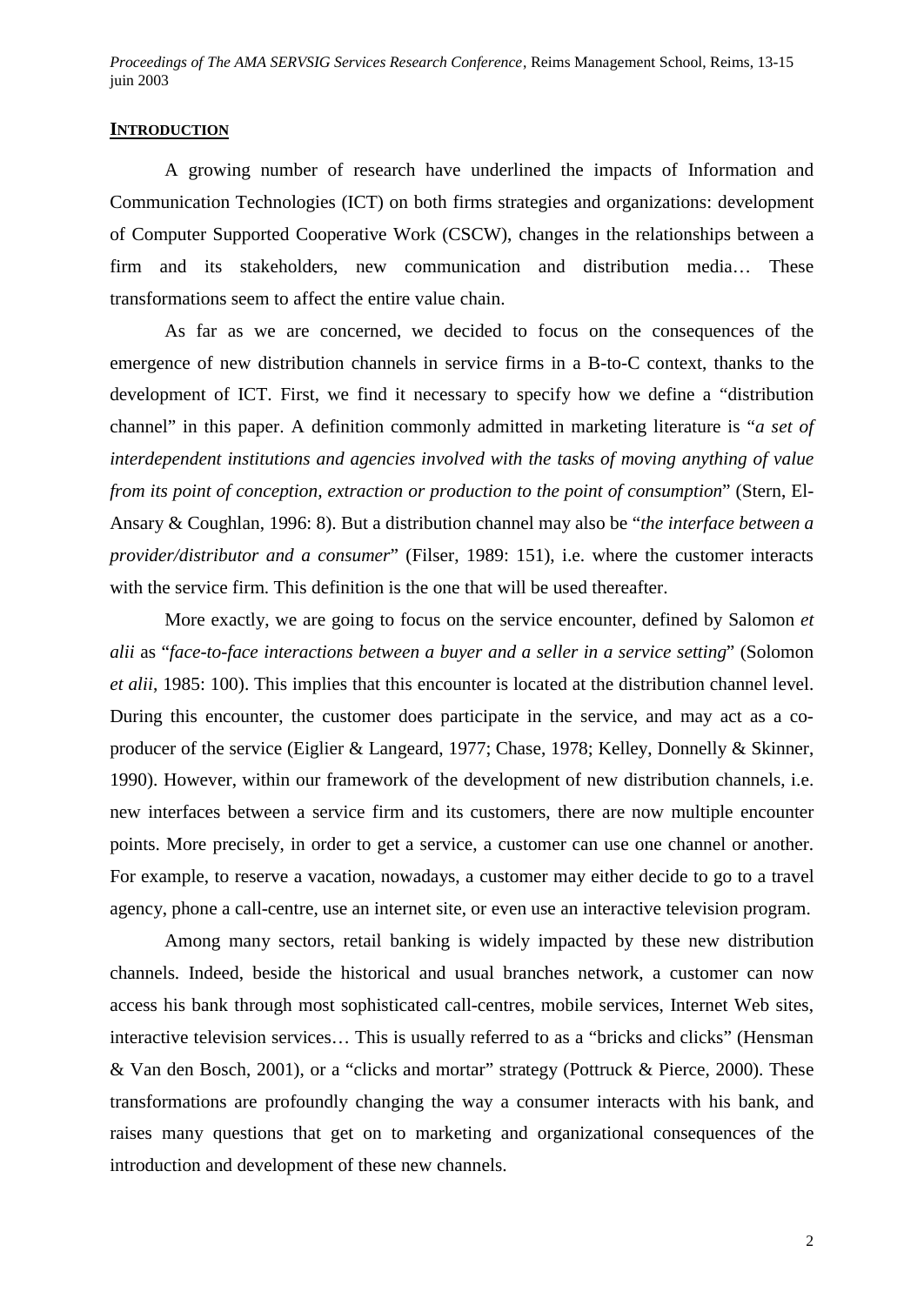So, based on literature and a case study, three research questions will guide our further developments. The first one deals with the characteristics of the customer (his/her profile) and the practical details of his participation in the service. The second one will focus on the risk of potential opportunism (as defined by Williamson) on behalf of the customer, opportunism that may result from the multiplication of distribution channels. And finally, we will try and identify how a multichannel distribution system is coordinated.

## **LITERATURE REVIEW.**

## **The customer as a "partial employee" (Mills & Morris, 1986).**

Chase (1978) negatively linked efficiency and contact level between customers and service providers, contact being understood as physical presence. We can not help that this rather limited definition of "contact" has evolved, due to the emergence of new contact possibilities, and more precisely in our study with new distribution channels. His first proposal was to reduce customer contact whenever possible, and develop technological answers. Then, in a 1983-article with Mills & Marguiles, it has been assumed that besides improving productivity by technological means, having the customer "*induced to do more in the transaction*" (: 302) could be useful.

Therefore, to improve contact efficiency for the service firm, the emphasis has been set on customer role(s). Mills & Morris (1986) wrote a development about clients' evolution as "*partial employee*" of a service firm. Customer participation was considered as a need and "(a)s *active participants, clients and customers must acquire the knowledge, skills and dispositions*" to be able to perform properly.

So, the customer can be considered as a factor of productivity improvement for the service firm, if his / her participation is facilitated by being properly addressed (Lovelock and Young, 1979), motivated (Mills, Chase & Marguiles, 1983) or managed as a "*human resource*" (Bowen, 1986). This interest has been strengthened, with the evolution of private individual customers, during the last thirty years, from *"passive audience"* to *"active players"* (Prahalad & Ramaswamy, 2000). Bitner et al. (1997) stressed the importance of effective customer participation in quality evaluation of the service. Therefore, Customer Participation (CP) also deserves a broader interest. We can define CP in reference to "*the actions and resources supplied by customers for service production and/or delivery*" (Rush Rudie & Schultz Kleine, 2000).

CP is linked to the customer ability and motivation (Bowen, 1986) or willingness (Rush Rudie & Schultz Kleine, 2000) to perform as expected. Customer ability to participate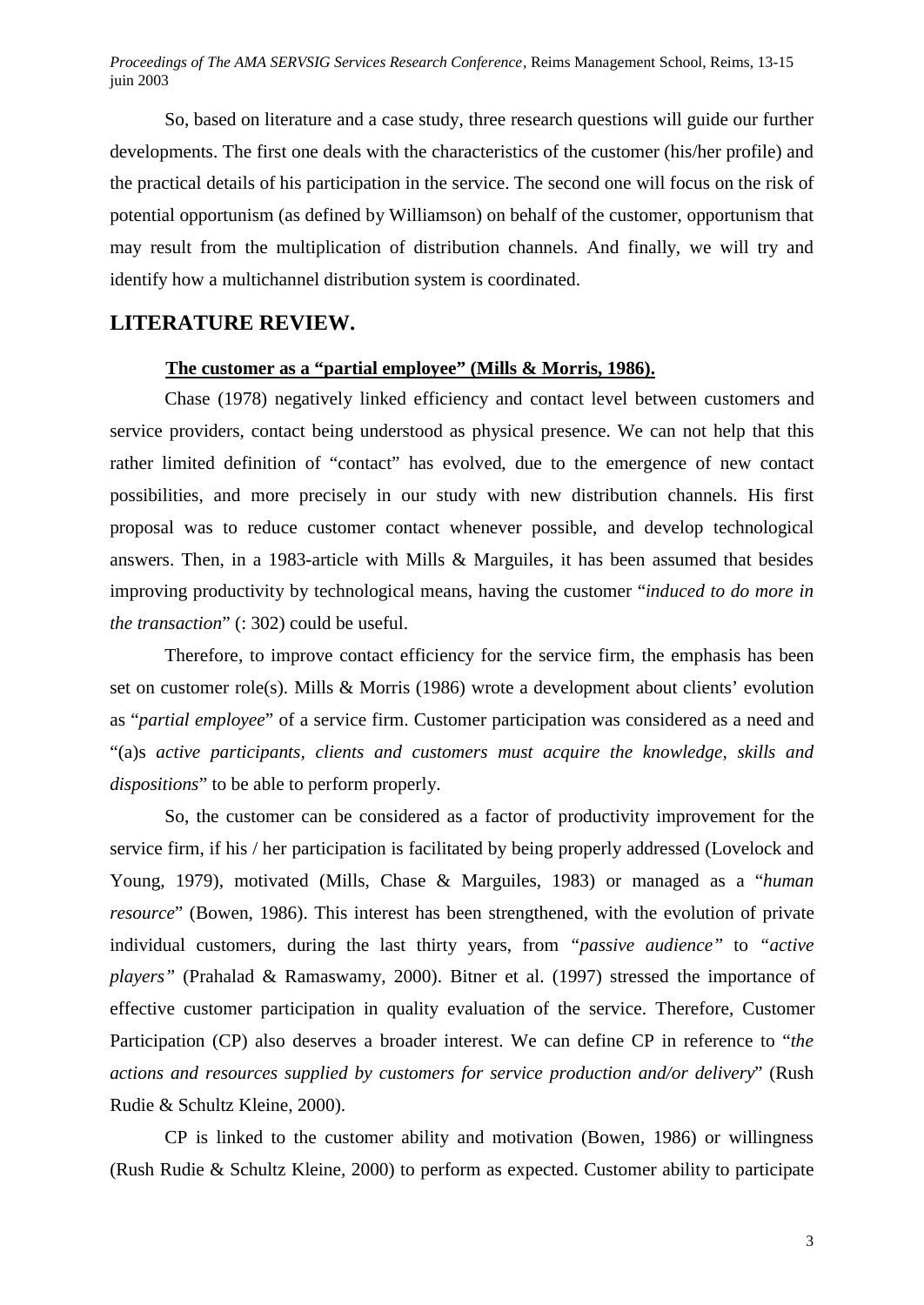depends on the customer resources to fit the required level of participation. These resources can be either physical, cognitive, or emotional. Customer willingness or motivation to participate is function of his/her expectations about increased effectiveness, increased efficiency or psychological advantages due to his /her participation. Customer ability and motivation are to be studied within the frame of a given role size, (Rusch Rodie & Schultz Kleine, 2000) i.e. proportion of service produced by customer vs. proportion produced by the company. This rate strongly varies according to the service type.

This leads us to our first hypothesis :

**H1: The participation of the customer is linked to some of his / her individual characteristics.**

## **Co-production, uncertainty and opportunism.**

A consequence of customer participation in the service is that it is a major source of uncertainty. This participation actually is far less controllable by the firm than the one of its employees. So the more actively the customer participates in the creation of the service, the greater the uncertainty linked to his participation.

Although uncertainty can be defined in many different ways, literature highlights information as one of its most important characteristics (Argote, 1982 : 420; Larsson & Bowen, 1989 : 216). Galbraith wrote that uncertainty is "the difference between the amount of information required to perform the task and the amount of information already possessed by the organization" (Galbraith, 1973: 5). Argote then operationalizes the concept at the interface client / service organization level, within the framework of medical emergency services. She notes that "*input uncertainty stems from the external environment with which the various units are in continuous contact, yet it has an immediate impact on the tasks that the units perform*" (Argote, 1982: 422). Transposed onto our research, this means that tasks accomplished by salespeople working on distribution channels, be they considered independently or gathered inside a distribution network are linked to customers' actions to co-produce the service. This uncertainty is usually measured in terms of variety of customers demand, and degree of willingness to participate in the service (Larsson & Bowen, 1989). Among these actions, is also the transmission of information from the customer to the company. For example, this information may be about the customer personal situation (age, revenues, matrimonial situation...), his expectations about the service...

Yet transmission of this information may be against the customer's interest. In this case, it would lead to a situation characterized by uncertainty, due to an asymmetry of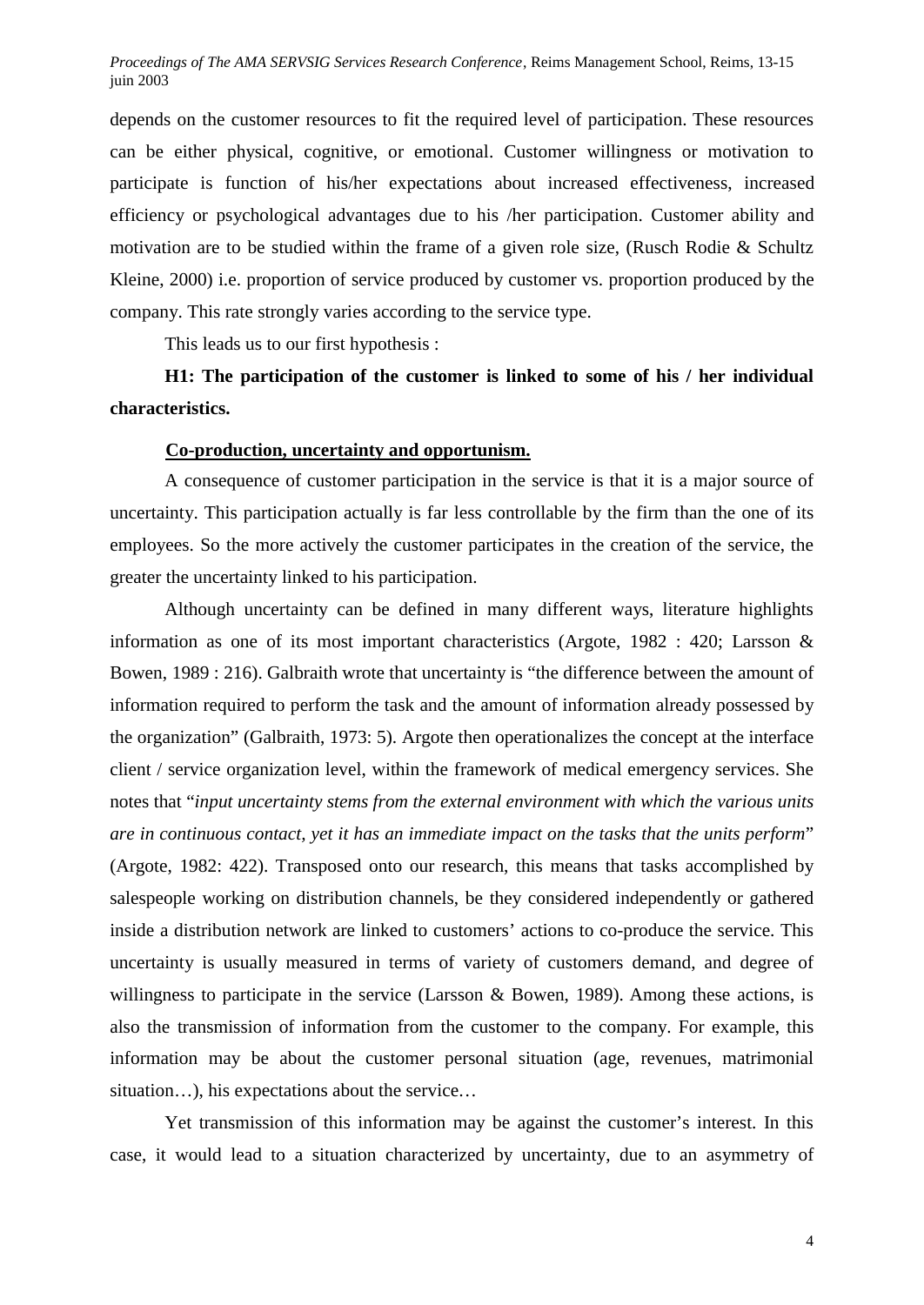information. For example, to get a loan, a customer may prefer not to tell the truth to the adviser, e.g. about the level of his debts ; or a customer who wants to insure his car may lie about the number of his previous accidents., So, in other terms, customers may adopt an opportunistic behavior, as defined by Williamson (1985): "*self-interest seeking with guile. This includes but is scarcely limited to more blatant forms, such as lying, stealing and cheating. Opportunism more often involves subtle forms of deceit*" (: 47).

What we mean is not that all the customers will display opportunism. In fact, we just want to insist on the **risk** of opportunism, that has to be taken into account by a service firm when developing new distribution channels. In effect, some customers may be tempted to use the multiplication of distribution channels to get from one channel something that may have been refused by another. Let us use an example to support what we're suggesting. A customer calls the call-centre of a hotel chain, in order to reserve a room for two nights. A this very moment, he tries to get a 20% discount, but this rebate is refused by the tele-operator. So the customer makes a full-price reservation. But when he arrives at the hotel, he claims that this 20% discount had been agreed upon when he reserved the room, and refuses to pay full price. What can (or must) the receptionist do ? Imagine the company has implemented a quality and satisfaction program. If the customer had really negotiated this discount, then his satisfaction will be lower if he finally does not get it, meaning there is a risk for the company to lose the customer. So in the end, the receptionist may believe the customer, think that there really was a problem during the reservation process, and finally grant him his discount.

So our second hypothesis is :

# **H2 : The development of new distribution channels favours potential customer opportunism.**

Following this second hypothesis, we want to insist on the fact that this opportunism is but mainly potential, and not necessarily effective. This point is noticed by Williamson (1985): "*I do not insist that every individual is continuously or even largely given to opportunism. To the contrary, I merely assume that some individuals are opportunistic some of the time and that differential trustworthiness is rarely transparent ex ante*" (: 64).

#### **The coordination of distribution channels.**

We are in a situation of cooperation between the customer and the service firm to produce the service, and we postulate that, during this cooperation, some customers may be opportunist. According to Williamson (1985), "*those who would have cooperative succeed must, of necessity, make organizational concessions to the debilitating effects of opportunism.*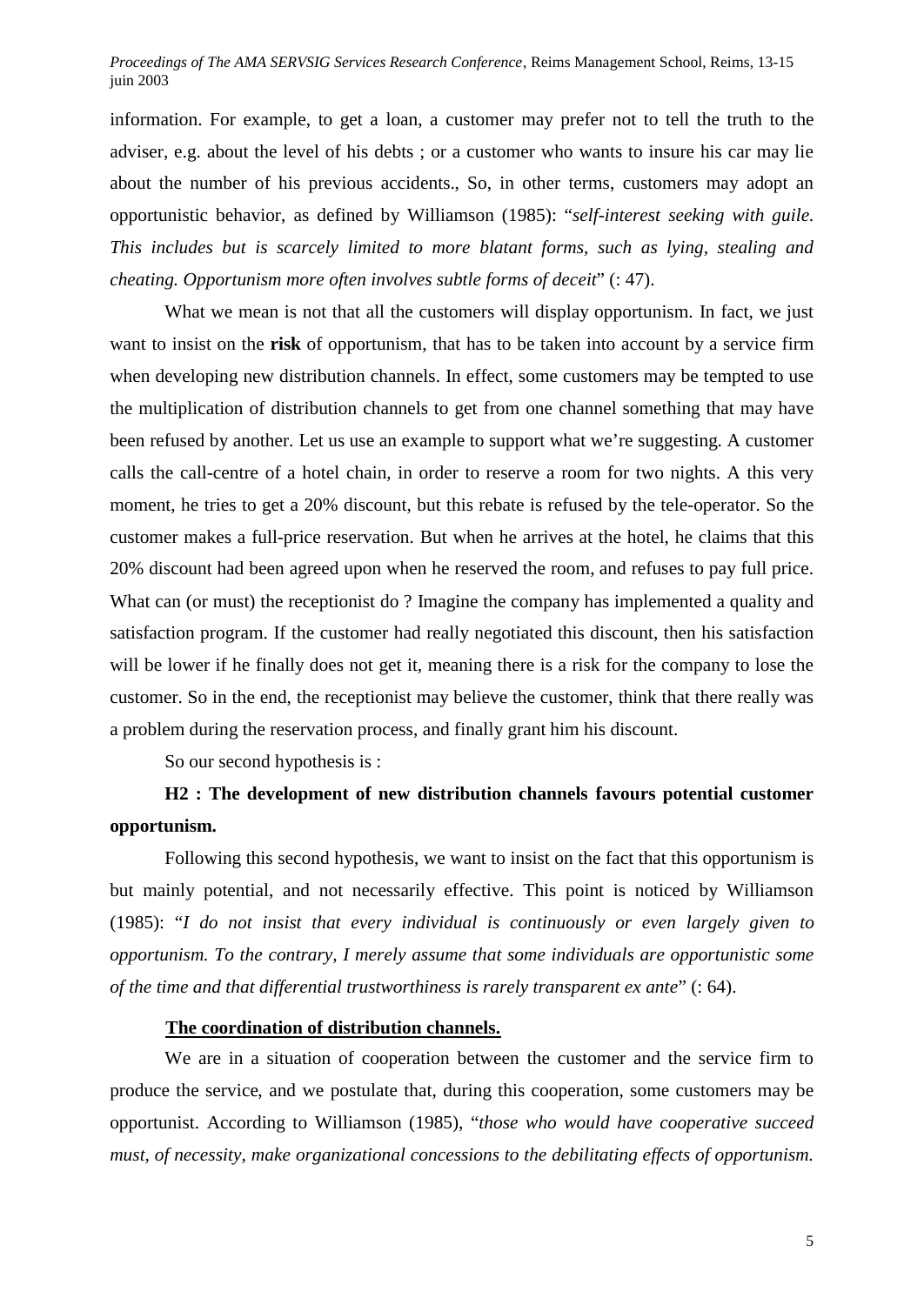*Viable cooperatives will attempt to screen against, socially recondition, and otherwise penalize opportunistic invaders*" (: 65). This does explain the need for companies to set up organizational safeguards, protecting them from both opportunism and the resulting uncertainty.

Moreover, the introduction of new interfaces between the customer and the firm, as a supplement to an existing distribution channel (e.g. Internet and call-centres in addition to a pre-existing retail outlet network) might create interdependencies between these entities, depending on the strategy of the firm (Gulati & Garino, 2000). Here we consider the case when these channels are indeed interdependent, as in retail banking, the insurance or travel industry for example. So these interdependences have to be managed, which relates back to the definition of coordination, since it is "*the management of dependences between activities*" (Malone & Crowston, 1994; Crowston, 1997), which occur when "*actions taken by one referent system affect the actions or outcomes of another referent system*" (Mc Cann & Ferry, 1979). So managing these interdependences means implementing coordination mechanisms between these channels. These coordination mechanisms can also be seen as the organizational safeguards previously mentioned, needed to counter the negative effects of potential opportunism.

#### **Which coordination mechanisms ?**

March and Simon (1958) have first proposed two coordination modes: by plan and by feedback (: 160-161). Coordination by plan is "*coordination based on pre-established schedules*", a schedule being defined as "*a plan, establish in advance, that determines what tasks will be handled and when*" (op.cit.). Among them are rules, organizational procedures, plans, information and communication standardized systems,… But not everything can be anticipated in the schedule. In this case, there is a need for a "*coordination that involves transmission of new information coordination", labelled coordination by feedback*" (op.cit.).

Based on this typology, Thompson (1967) identified three coordination mechanisms in a firm. The first one is standardization, which "*involves the establishment of routines or rules which constrain action of each unit or position into paths consistent with those taken by others in the interdependent relationship*" (: 56). Standardization "*requires that the situations to which they apply be relatively stable, repetitive, and few enough to permit matching of situations with appropriate rul*es" (op.cit.). The second coordination mechanism identified by Thompson is coordination by plan, that "*involves the establishment of schedules for the interdependent units by which their actions may then be governed*", and that "*is more*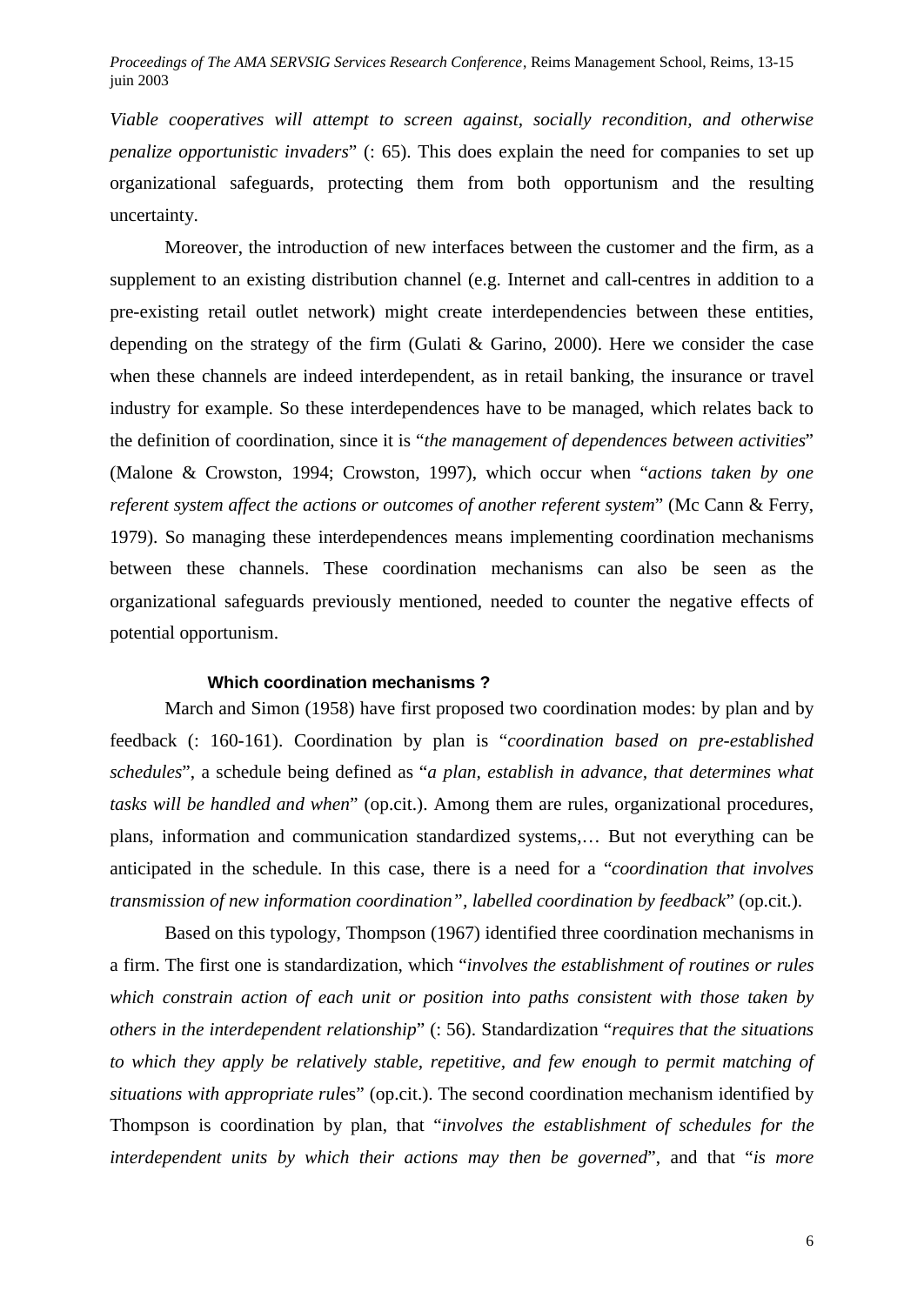*appropriate for more dynamic situations* [than standardization]" (op.cit.). The last one is coordination by mutual adjustment, and it "*involves the transmission of new information during the process of action*" (op.cit.). Even though it seems close to March and Simon's coordination by feedback, Thompson notes that in Simon and March typology, "*the term "feedback" has gathered a connotation of super / subordination*", even though "*coordination by mutual adjustment may involve communication across hierarchical lines, but it cannot be assumed that it necessarily does*" (: 56).

Finally, based on these works, Mintzberg (1979; 1980) proposed a typology of five coordination mechanisms: direct supervision; standardization of work processes; standardization of outputs; standardization of skills; mutual adjustment.

#### **Intra-organizational coordination : a contingency perspective.**

These studies, as well as many others that followed (Van de Ven, Delbecq & Koenig, 1976; Malone & Crowston, 1994; Crowston, 1997; Adler, 1995, etc…) belong to a contingency perspective of coordination. The aim of this perspective is to identify the best structural structure for an organization confronted with specific conditions (Mintzberg, 1979).

For example, March & Simon (op.cit.) link the stability and predictability of the situation a task takes place into with the two kinds of coordination previously presented. For these authors, "*The more stable and predictable the situation, the greater the reliance on coordination by plan; the more variable and unpredictable the situation, the greater the reliance on coordination by feedback*" (: 161).

Then, Thompson suggests that three types of interdependence can be identified between an organization's units: pooled, sequential and reciprocal interdependence (Thompson, 1967: 54). For each interdependence, there is an appropriate type of coordination : pooled interdependence is best coordinated by standardization ; sequential interdependences are best coordinated by plans; and finally, reciprocal interdependence requires coordination by mutual adjustment (: 56).

Within this contingency perspective, other scholars studied the impact of environment on the choice of the organization structure. Such was the aim of Lawrence & Lorsch, who showed that the more instable and complex an environment, the more mutual adjustment is resorted to, whereas the more stable and certain the environment, the more direct supervision and standardization are resorted to (Lawrence & Lorsch, 1967).

As far as we are concerned, we will focus on the environment of a distribution channel, which will voluntarily be reduced to the customers interacting with a distribution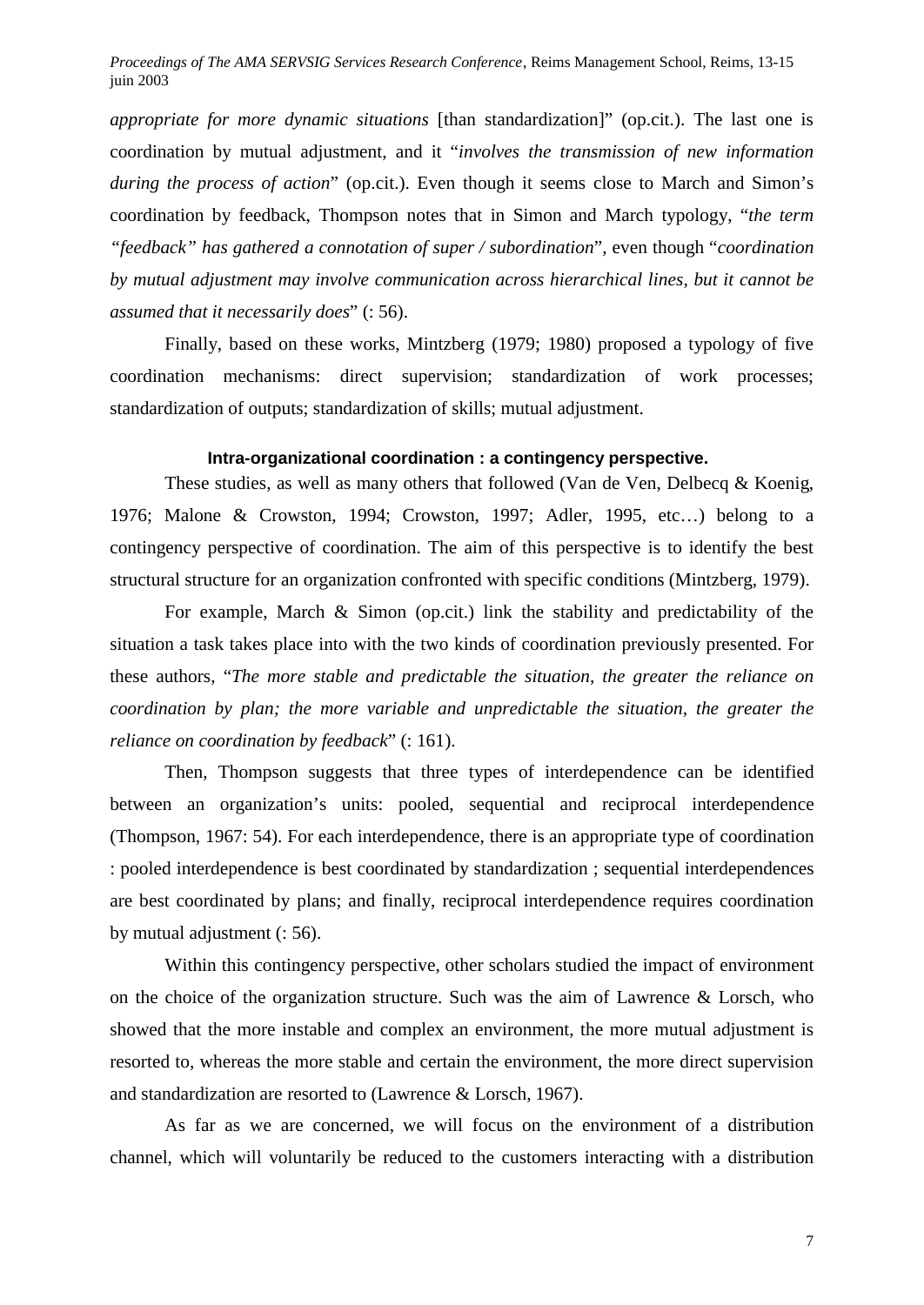channel. Whereas he is a co-producer of the service, the customer also acts, in a certain way, as a "screen", or a "filter" between two distribution channels, because of his potential opportunism (as in the room reservation example we used earlier). So, in a way, what we propose here is a contingency bound up with the role of the customer as a co-producer of the service (and more exactly with the customer potentially being opportunistic).

## **Customer opportunism and its impacts on intra-organizational coordination.**

We mentioned earlier that, in a theoretical perspective, the more potentially opportunistic the behavior of the customer, the more organizational safeguards the firm will have to set up (Williamson, 1985: 48). More particularly, these organizational safeguards may be coordination mechanisms that would enable salespeople working on different distribution channels, on the one hand to discover an opportunistic behavior, and on the other hand, to manage it and prevent its negative consequences for the company. Consequently, it is highly probable that these coordination mechanisms will essentially be formal (close to coordination by plans, as defined by Simon and March), e.g. a common information system with all the transactions the customer made, whatever the channel he has used. In addition to this information system, would be organizational procedures salespeople would have to follow in case of identified or suspected opportunism from the customer.

So these last theoretical developments lead us to our third hypothesis :

**H3: To limit the customer potentially opportunistic behaviour and its negative consequences on the service firm, the company would rather set up formal than informal coordination mechanisms.**

# **EMPIRICAL RESEARCH.**

## **Presentation.**

We decided to study the retail banking sector, that has undergone a lot of transformations over the last few years, due to the development of these new distribution channels. Actually, the emergence of new channels such as the Internet, most sophisticated call-centres, mobile services,… is profoundly changing the French banking industry (and to a larger extent, the world banking industry), making it most interesting to study. Although the branch was the historical point of contact between a bank and its customers, nowadays customers can access many banking products and services through the aforementioned channels, such as bank transfers, checking accounts consultation, or even to take out a loan, for example.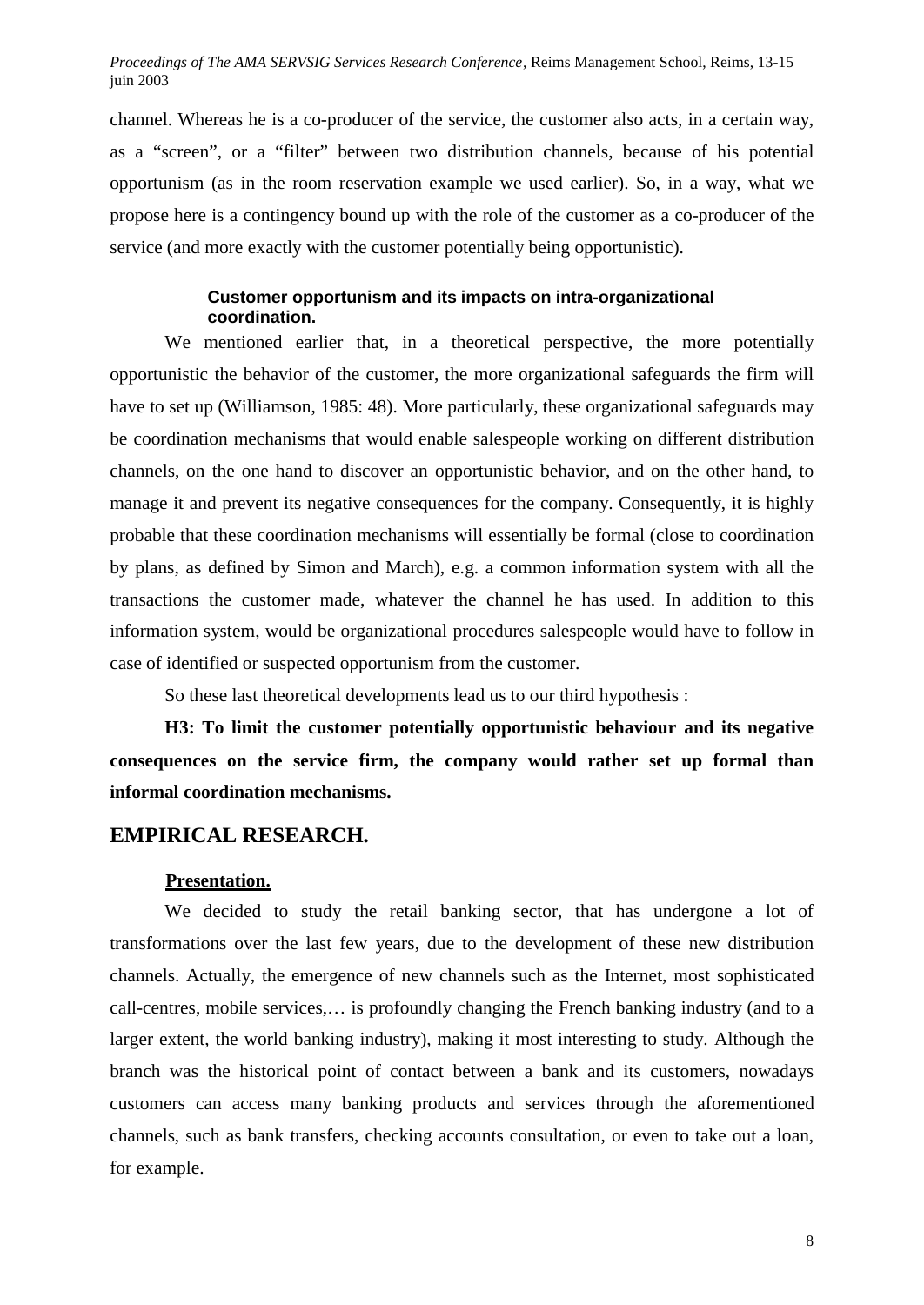Our data, coming from a broader research on innovation in services distribution channels, were collected in a French regional retail bank (that is part of a national one) between August and December 2001. Its customers are small and medium companies, professions and craftsmen, and private individuals. According to the theories we previously resorted to, we naturally focused on the last ones.

According to its marketing director, this bank can be qualified as "*an effective follower*" concerning new distribution channels. Although many of its French competitors had initialized the implementation of new distribution channels 2 or 3 years before, this bank has set its outgoing call-centre in 1998, its incoming call-centre in 2000; an earlier version of its Internet website had been launched around 1998, and it had been improved by the time of our study, but its traffic was still limited by then (this was supposed to quickly evolve thanks to a large advertising campaign launched during our study); and, finally, the bank also offers interactive television services, the use of which is very marginal. Therefore our study essentially focused on the interactions between what were then the 3 main distribution channels, i.e. branches, the outgoing call-centre and the incoming call-centre.

Salespeople working on the outgoing call-centre have to call either clients of the bank or prospective buyers, in order to sell them basic products or services (e.g. credit cards, or to convince the customers to increase the amount of their savings accounts), or to get appointments for branch advisers. This latter mission is possible because branch advisers have an electronic timetable shared with the two call-centres.

The incoming call-center is called by the customers using a taxed phone number. It is supposed to relieve branch advisers of basic demand from the customers, but very time consuming and not value adding (fund transfers, checkbooks orders, purchases and sales on the Stock Exchange,…). Salespeople working on this incoming call-centre may also make appointments on behalf of branch advisers if they detect a potential sale during the discussion with the customer (since they too have an access to branch advisers timetable).

So both call-centres were supposed, according to the area manager, to be complementary to the branches network, and not to replace it, but this is not an easy thing to achieve: "*The problem is to make sure that these interfaces considered as a whole are complementary, and that they do not cannibalize each other*". This is all the more important that branch advisers (one of them being quoted thereafter) are afraid of being cannibalized and to lose a part of their job: "*The branch adviser fears to be dispossessed, I would say, not of a part of his power, but of a part of his job, you know"*.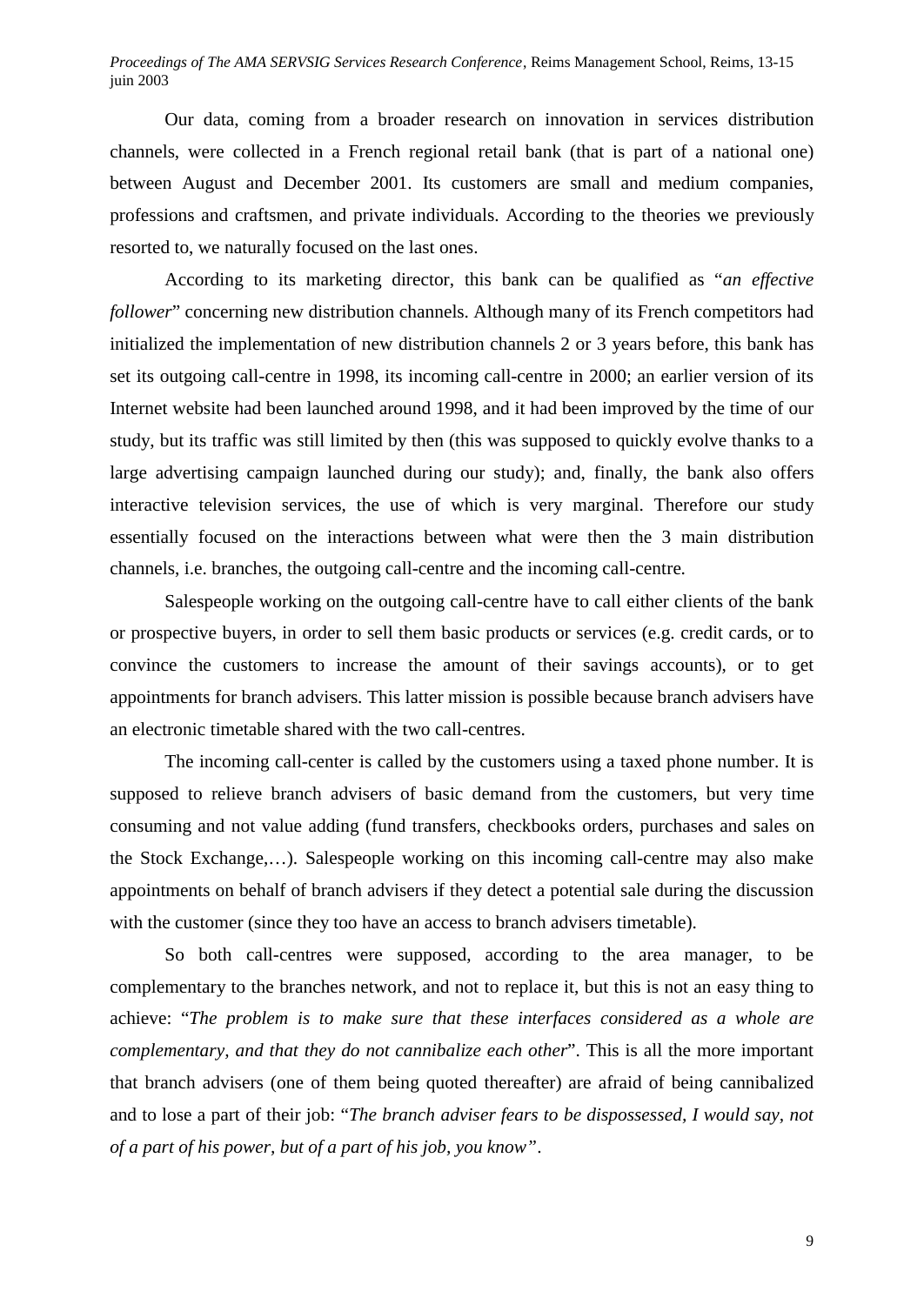#### **Methodology.**

In order to understand these interactions, and following the methodology Yin (1994) proposes, data were collected on a case study basis, that seemed to fit particularly well to the object of the study, since it is "*an empirical enquiry that investigates a contemporary phenomenon within its real-life context, especially when the boundaries between phenomenon and context are not clearly evident*" (Yin, 1994: 13). This really is a characteristic feature of this research, since new channels development is particularly recent, and since this phenomenon and its context are tangled.

Given that our research dealt with the interface level between a service firm and its customers, we focused on front office employees working in branches and in the two callcenters. Indeed, it seemed obvious that they could really identify a potentially opportunistic behavior on behalf of their clients. So 25 in-depth, semi-structured interviews were conducted, divided as follows : 11 private individual branch advisers working in four different branches, plus the four branch managers (the choice of the branches had been made in agreement with the bank sales manager); 3 salespeople working on the incoming call-centrer (i.e. about one-third of the call-centre workforce); 3 salespeople working on the outgoing callcentre (i.e. about half of the workforce of this call-centre); the area manager (whom we met twice); the call-centre manager; and finally, the marketing director.

Moreover, with a view to triangulation, we got many internal communication documents dating from 1998 and 2000, corresponding to the creation of each call-centre. Among these were written notes and documents, and more importantly two videotapes especially realized for each call-centre. All of these internal communication materials were spread within the branches network so as to explain to branch advisers the goals of these two call-centres. The main message the top management of the bank wanted them to understand was that the call-centres were created in order to help them in their daily work, and, as we've already mentioned, to relieve them of basic demands from the customers.

All these data were collected between August and December 2001. Each interview was recorded, in agreement with the interviewee (this was easy once they were told that the tapes were not to be given to their manager, and that the interview was totally anonymous), then fully transcribed, and a content analysis was made. A two-pages report was sent to each interviewee within the two or three weeks following the interview, so that they validate what had been said, and eventually add complementary information. Finally, the results of the study were presented first to the area manager in March 2002, and then to the marketing director in April 2002.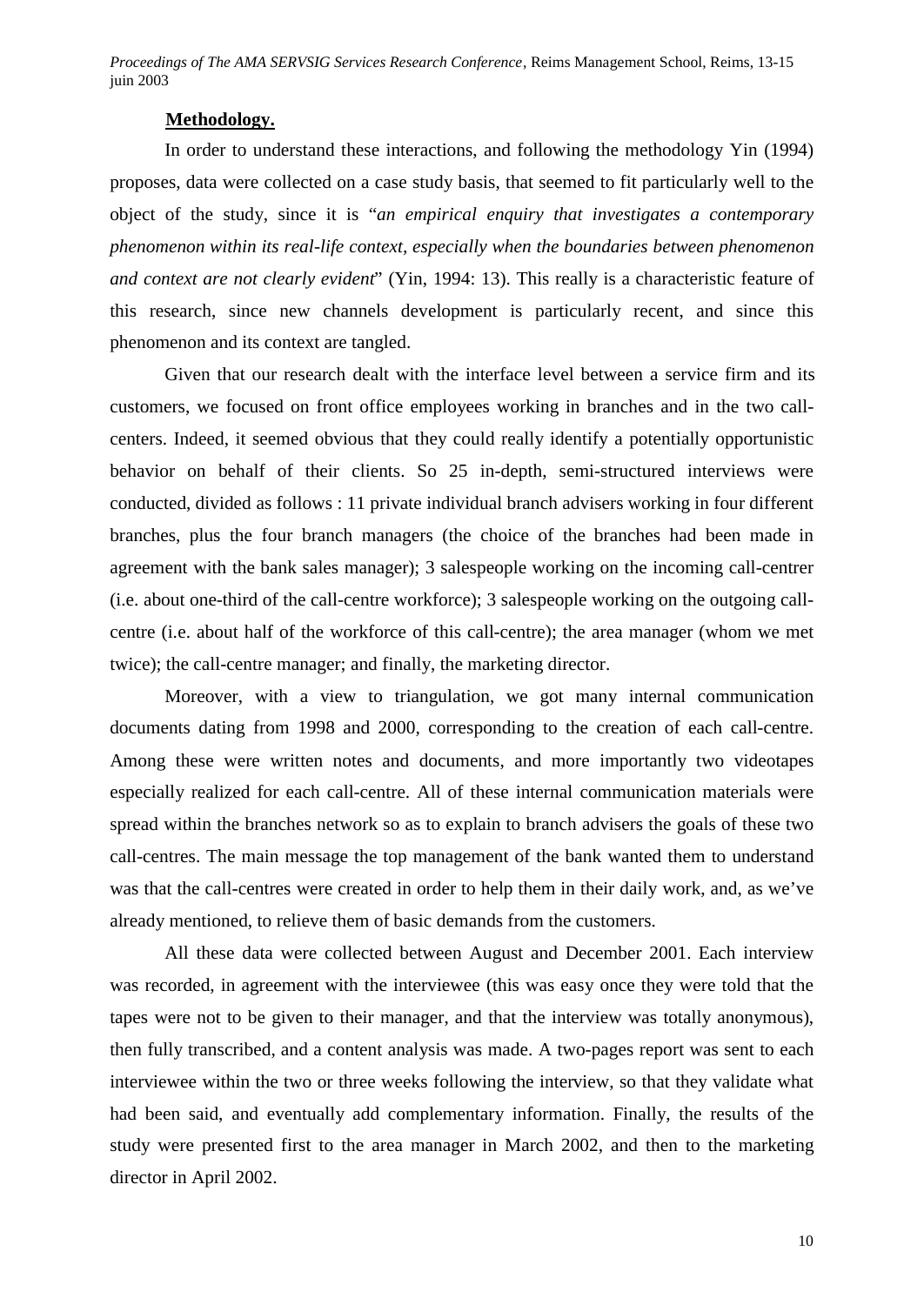## **RESULTS AND DISCUSSION.**

Here we are going to present and discuss the results of the study. First, we will verify the validity of our hypotheses. Then, we will also present a result that emerge from the analysis of the interviews, and that was not anticipated on the basis of our literature survey.

#### **Hypothesis 1.**

At first, we shall specify the role size of the customers, since this can be considered as a contingent data. In our study, the customer role size is important, since they have to change their habits, at least agree to speak about money on the phone, with someone who is not their own branch adviser. It is not that obvious for the customers of this bank, as we'll see later when considering the customer's profile.

The organizational context in branches of this bank must be stated: three different salespeople serve different kinds of customers. At first, there are patrimonial advisers, who are generally older than their colleagues, and usually spent a long time (up to 30 years) in the banking sector or even in this bank. They serve wealthier customers, who are interested by a large range of financial products, and are generally older than the average. Then, there are two levels in the "clientele advisers" (as named by the bank) hierarchy in this bank. On the first level are advisers who have either young (less than 25 or 30) or not very wealthy customers. These advisers are younger (less than 30), medium academic degree, and don't often have the opportunity to sell sophisticated products. It's a first step for most of them. The second level is mostly composed of advisers coming from the first level, or who have a higher academic degree. Their customers are well-off, but not wealthy, and most of them are between 25 and 50. Finally, one can also specify the case of branch managers' customers, who are directors of small or medium firms, regarding their enterprise and their personal accounts. But of course, each branch manager has very few customers, since they also have to coordinate, train, boost… their teams. This frame being given, we expected customer segmentation versus customer participation, emerge from interviews, and 3 criterion arise from the talks.

The first criterion we identified is the age of the customer. The advisers perceive differences in new channels use according to the age of customers. Older people have difficulties regarding the change: *"I have many old customers…. to require them to use the phone, that's not really obvious"*. But advisers feel future younger customers will change the trend, since they are demanding for new technologies: *"new accounts are due to young people, most of them, and young people, if you cannot offer them powerful and developed channels of distribution, they will leave"*.

11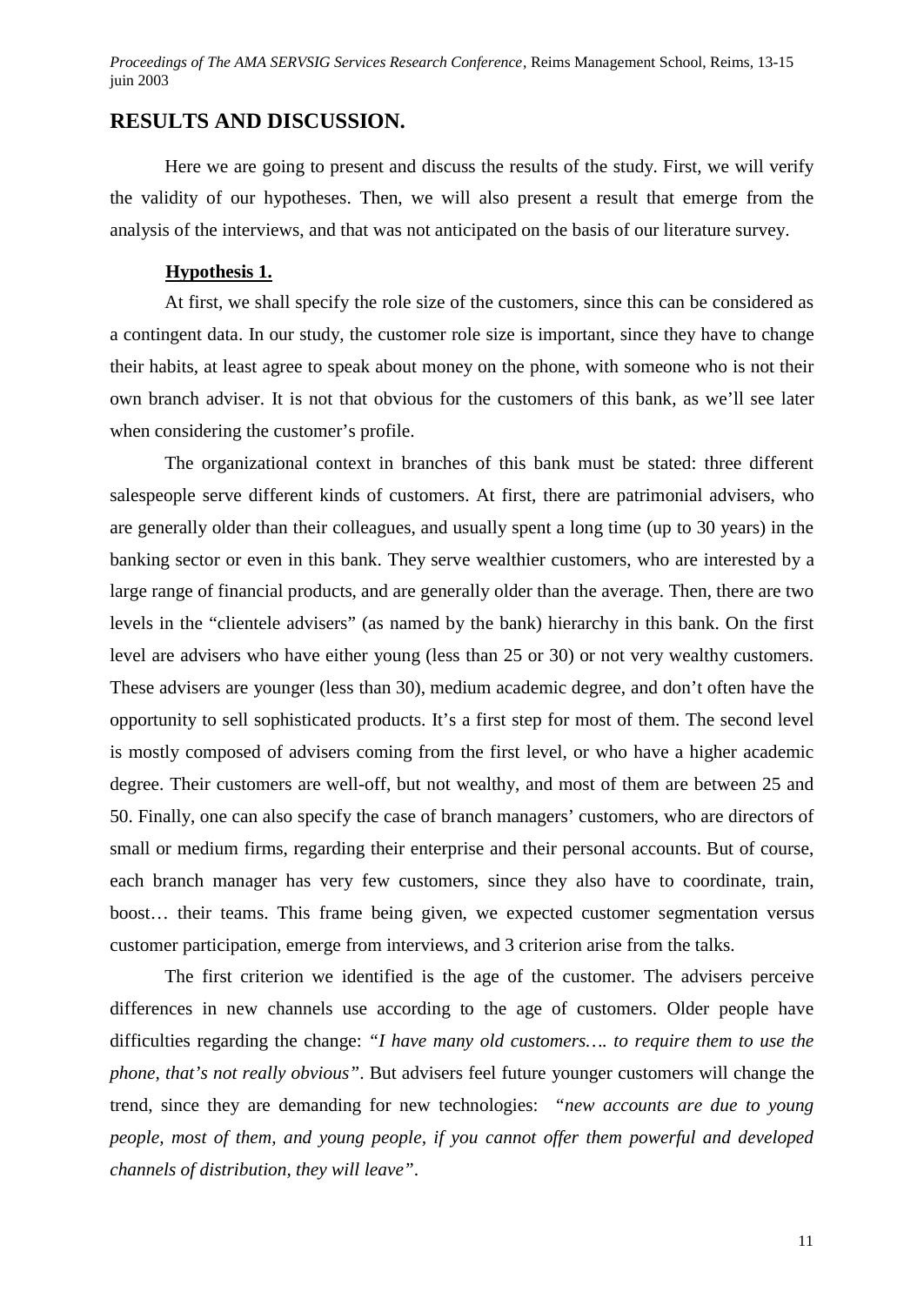The second criterion which stems from interviews is life style: it seems to be a less powerful criterion, since the older people are more concerned by this segmentation criterion. *"my customers are rather traditional, therefore they have many difficulties* [with new channels]*, except the young people"*. This bank has many branches in rural zones, and medium-sized cities, and advisers link that specific profile with their customers' reluctance to use new distribution channels.

The third emerging criterion is call frequency. This criterion is linked to emotional and reactions: customers going to or calling daily their branch adviser do not want to change: "*I call them 'my old women', it's affectionate, they won't change"*. On the contrary, people coming or calling occasionally, only to get information, are more willing to use new channels. "*occasional ones* [customers]*, yes, they call me less. Therefore that* [the incoming call-centre] *is positive*".

So, in this context of high customer participation, age seems to be the main criterion of willingness, and then life style for older people; moreover a psychological criterion, closely related to interaction frequency has emerged. Of course, these three criterion could really be validated with a larger, quantitative study.

Another conclusion can be draw from the interviews: it seemed clear to us that ability and willingness were linked. In fact, we weren't able to clearly identify the share of customers lack of capability from their lack of willingness in adviser's answers. That link is still to be clarified.

# **Hypothesis 2: The development of new distribution channels favours potential customer opportunism.**

The problem was to verify whether the potential opportunistic behaviour of the customer was actually displayed. In fact, the interviews showed that this potential opportunism was not really felt by branch advisers. On the other hand, salespeople working on the two call-centres did feel this opportunism from the customers. More exactly, we identified two forms of opportunism related to the two different call-centres.

The first one can be qualified as an active and premeditated opportunism: in this case, clients voluntarily contact the incoming call-centre, in order to obtain what was refused by their branch agent. Such is the case with this quotation coming from an interview with a saleswoman of the incoming call-centre, who was speaking of a customer who was asking for a loan, refused by his branch adviser.

"*Customers try and take advantage of the call-centre, thinking:» my branch adviser refused, well, I am going to call someone else, who will accept»*".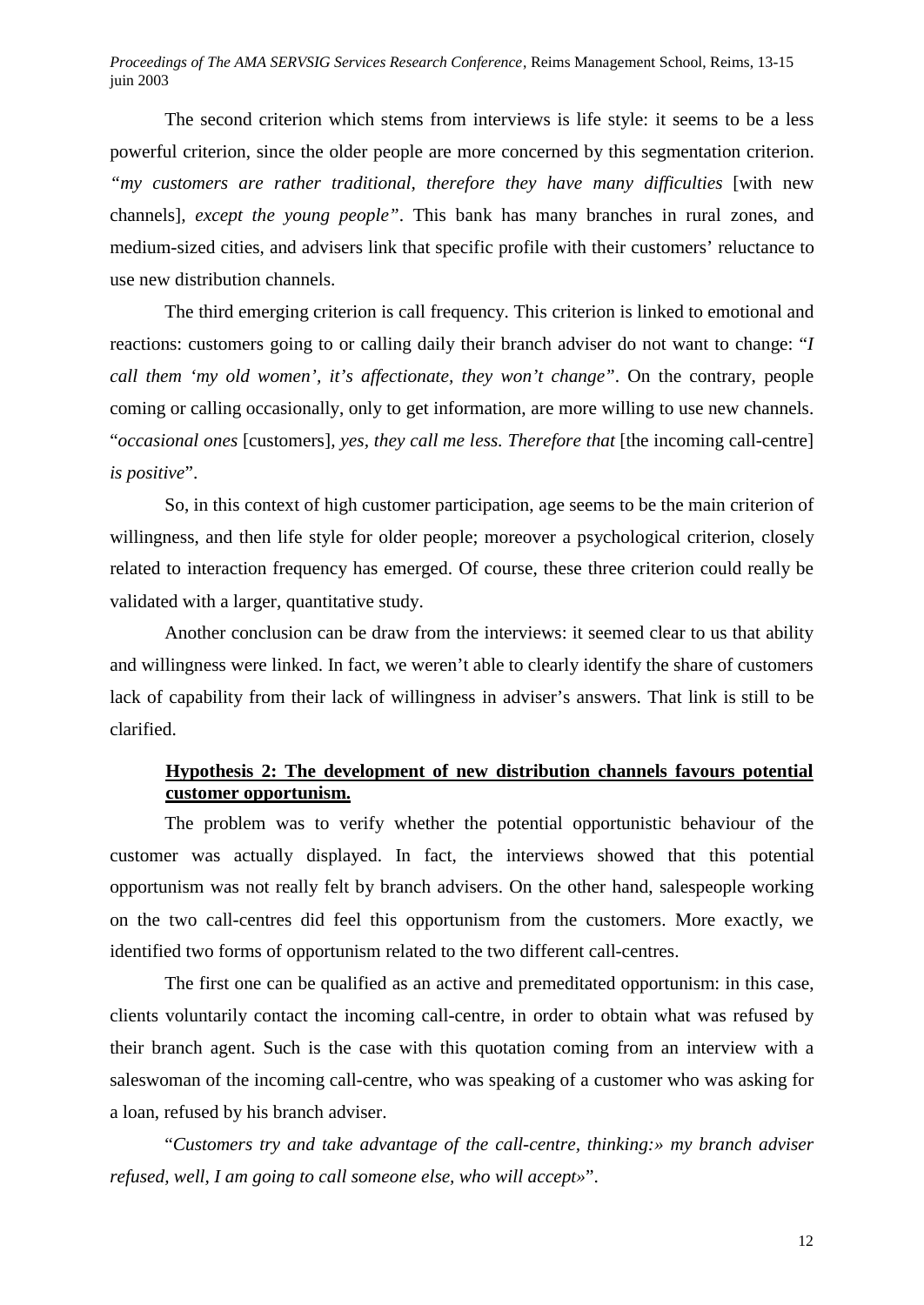In this case, the customer's willingness to deceive the bank is obvious, in order to satisfy his personal interest. In other words, he reveals an opportunistic behaviour that was premeditated, since it is he who decided to call the call-centre.

The second form of opportunism changes in its modalities. That is due to the fact that it relates to the outgoing call-centre. In fact, the nature of the opportunism changes because it is the bank who calls the customer, meaning that the initiative of the contact does not belong to the customer. According to a tele-operator working there:

*"If their branch adviser told them* [the customers] *"no", they are going to search the same information elsewhere. So, when we call them, they are trying to get it from us".*

Contrary to the first kind of opportunism, which we qualified as active and premeditated, here we have what we called spontaneous, or incident opportunism.

So the potential opportunism we had theoretically proposed is actually displayed by some customers, even though it is a minority of them. So we can say that the second hypothesis is but partially validated.

# **Hypothesis 3 : To limit the customer potentially opportunistic behaviour and its negative consequences on the service firm, the company would rather set up formal coordination than informal coordination mechanisms.**

Thanks to our different sources, we have identified many coordination mechanisms, which we decided to sort according to Mintzberg's (1979) typology, certainly one of the most known. The entire typology could not be reconstituted, but the following coordination mechanisms have been found.

# 1. Standardization of work processes: 3 coordination mechanisms.

The first coordination mechanism we identified is a shared electronic customer file: whatever the channel they are working on, all salespeople have the same computerized access to customer information, shared between branches and the two call-centres. Tele-operators working on the outgoing call-centre only use the phone number of the customer to call him, but do not use the other information at their disposal: "*yes, we can access the customer's file, but it is not an objective*", confirmed one of the tele-operators we interviewed. On the contrary, the incoming call-centre does use these files. That means that branch advisers, event though they do know their customers, have to bring the files up to date, so that tele-advisers of the incoming call-centre can use the same information. Branch advisers are conscious that frequent updates are most important : "*I try and update these files at least once a week. That*  is the most difficult. It is to hold on this delay. To fill in the files. But I know how imperative it *is*". (branch adviser). However, not all branch advisers respect this procedure, and this is a big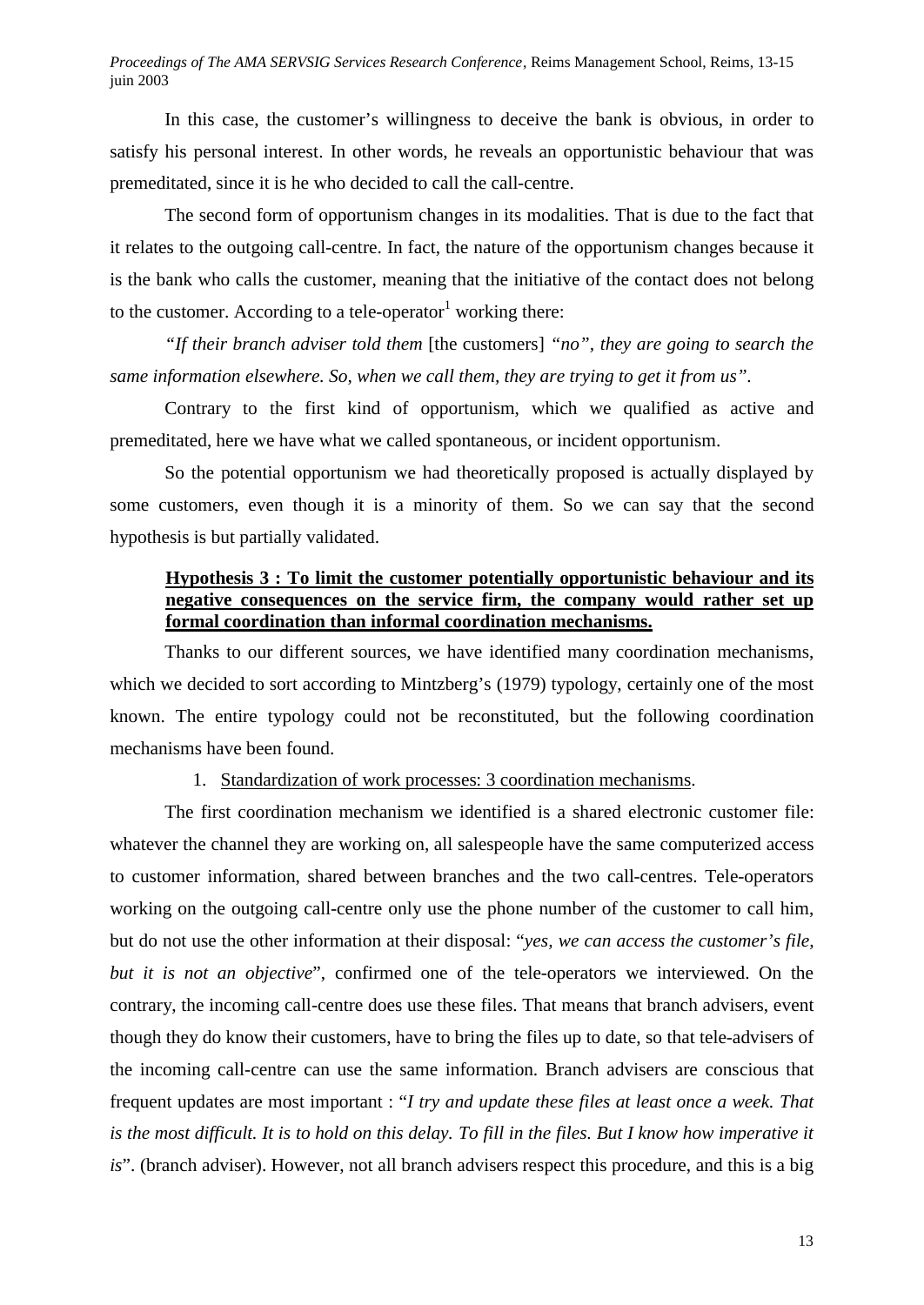problem for the bank, since the customer's file is supposed to become crucial to coordinate all the channels. In effect, if a customer who tries to be opportunist notes that call-centres and branches have the same information, he will be less tempted to be opportunist again. Indeed, opportunistic behavior is already limited thanks to this shared file, as noticed by a teleoperator: " *It* [opportunism attempts from the customers] *does not work because the information system is such that, anyway, we identify the kind of customer we have to deal with very quickly*".

The second coordination mechanism is the use of internal electronic mail, from callcentres to branches. It is a procedural form of coordination, since messages are pre-formatted, and little space is left for personal remarks. It is very restrictive, as confirmed by many of the tele-operators: "*All the messages are pre-recorded, so it goes very fast*" ; "*We have a limited number of characters, so we just write in the message subject "seen for such thing, I contact the branch adviser*"". Branch advisers receive all these information via this internal e-mail, but they scarcely use it.

Finally, the third procedural coordination mechanism strictly concerns the outgoing call-centre. It can be summarized as: many tele-operators, but one name only. When they call a customer, tele-operators always present themselves using the same name (for example, Jacques Dupont or Marie Dupont). So, when a customer calls back his branch adviser to talk to him about a service or a product he had been offered, the branch adviser immediately knows who called his client (i.e. the outgoing call-centre). Complementary to this procedure, branch advisers are informed about sales campaigns under progress at the call-centre.

2. Standardization of skills: 2 coordination mechanisms.

First one here is that both branch advisers and salespeople working on the incoming call-centre have the same training. In fact, most of the salespeople of this call-centre come from the branch network (5 out of 6), where they worked for many years. This does promote this call-centre, that is seen as very professional by branch advisers (compared to the outgoing call-centre, where young people with little, if any, experience work). This was confirmed by this branch manager: "*The incoming call-centre, I really consider the advisers as branch adviser, they have the same profile, people who work there have experience, they are not new to the trade*". The problem is, that even though the top management of the bank heavily communicated on this subject, it was not fully assimilated by everybody. At least, this is how an adviser of this call-centre appreciates the point of view of branch advisers who come to visit it: "*Generally, they* [branch advisers] *arrive with negative a priori assumptions, because, even though there was a lot of communication, they are not always conscious that we come*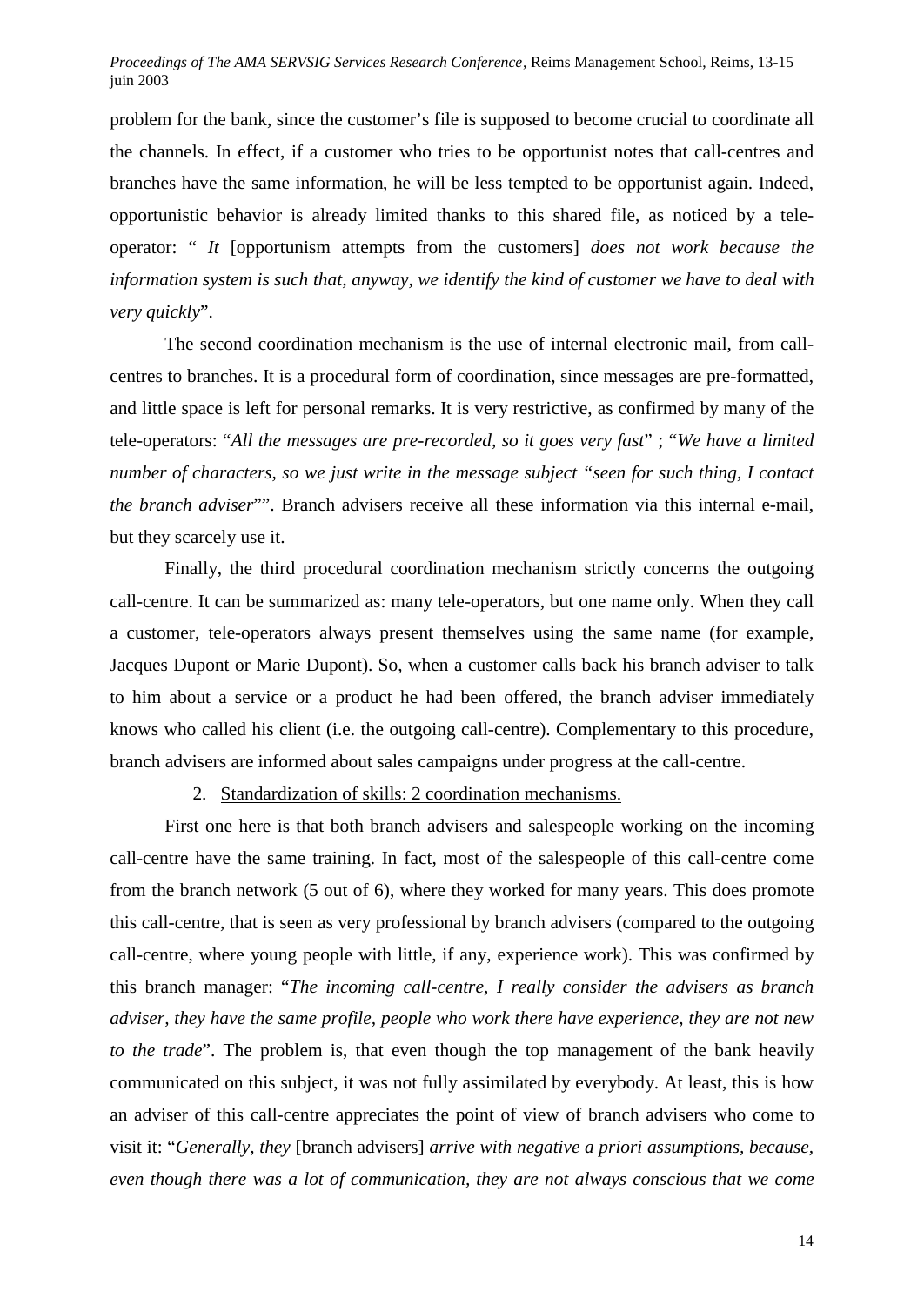*from the branches network, so they are amazed when they see the quality of the advisers who work here*".

Distinct roles, distinct competences : this second mechanism is very important to coordinate the channels. In case of uncertainty, for example, when a tele-operator faces a problem with a customer, he sends him back towards his branch adviser, who alone has the right to decide. So, if a tele-adviser ever suspects opportunism from a client, he can easily counter it by explaining the customer that only the branch adviser has the power to decide what to do: "*We are here to inform, to get appointments, we are not here to take somebody's side between a customer and his branch adviser*" (outgoing call-centre operator); "*We make enquiries about the situation, and we say to the customer "you are strongly induced to contact your branch adviser*"" (incoming call-centre operator).

# 3. Direct supervision.

Top managers got strongly involved during the launching period of the two callcentres, organizing information and formation programs. In one of the two videotapes, we saw the general manager of the bank explaining to branch salespeople the strategic importance of cooperation between everyone in the bank, whatever the kind of distribution channel they work on.

Moreover, in the everyday work of branch advisers, we could find some coordination mechanisms related to direct supervision. The first of them, and apparently the most important, is the sales target. We can quote here what two branch advisers told us, among many others: "*But there is an easy way to push us: sales targets*"; "*And I tell you that, having targets with bonuses at stake is most incentive*". Then is a continuous heavy communication around the new distribution channels topic and their promotion to customers. For example, weekly branch meetings are an opportunity for the branch manager to often tackle the subject : "*We regularly speak about this topic during the weekly meeting*".

# 4. Mutual adjustment.

We found but one marginal example of mutual adjustment in our sample, in the sense of Mintzberg (1979). One tele-operator working on the incoming call-centre told us about what can be called mutual adjustment via a phone call: "*Well, this morning, for example, I had the customer on the phone, and I took the liberty of calling a branch, asking the branch adviser whether she agrees with me selling this product to the client. I told her that it usually was she who had to do this, but I asked her whether she wanted me to "push the button", she told me "yes", so I did it*".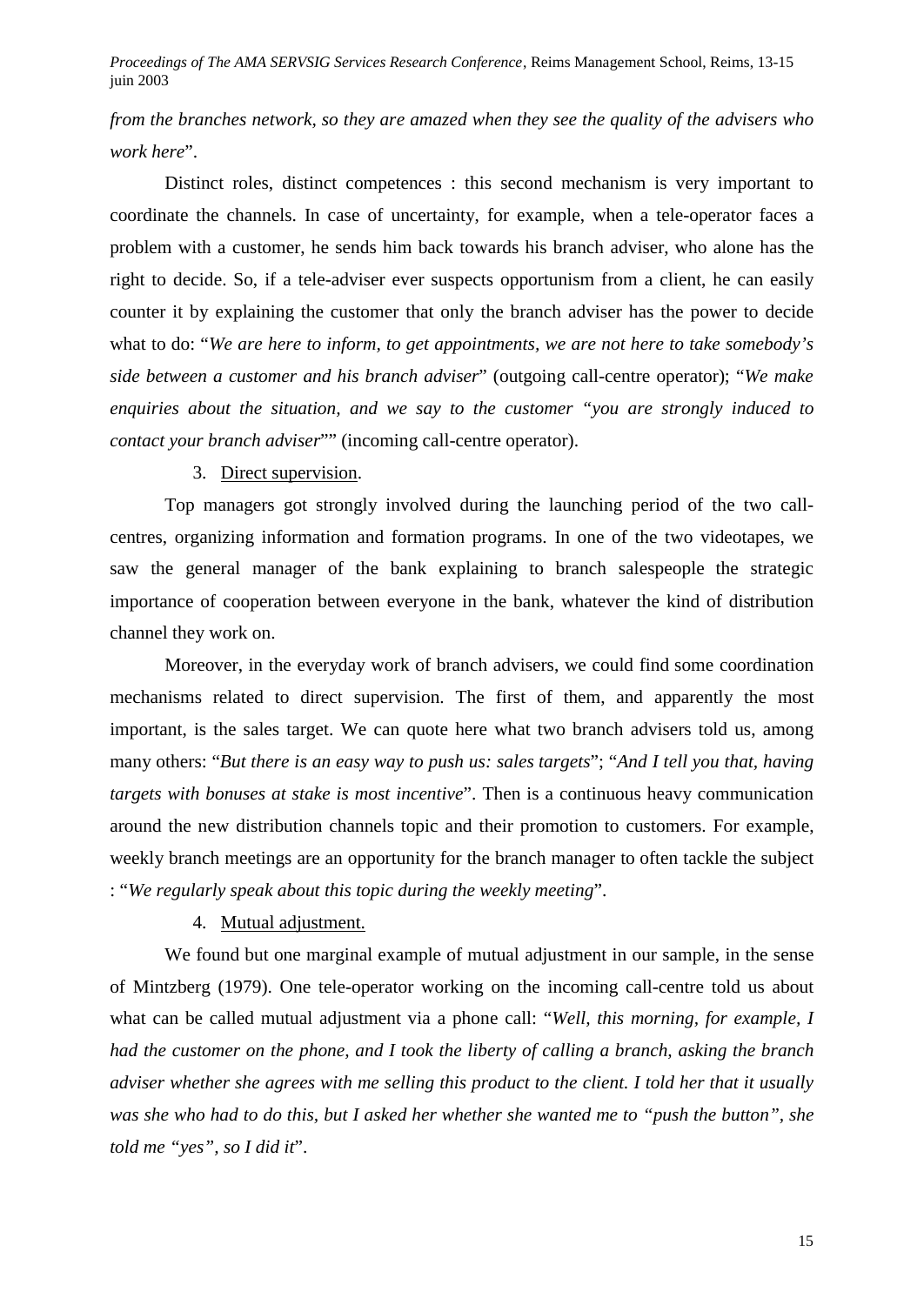In fact, mutual adjustment implies a minimum of informal contact, that the bank's topmanagement seems not to encourage between salespeople working on different distribution channels. For example, visits of the call-centre are usually previewed during a break in a training session, where the call-centres have been set up. However, this absence of informal contact seems to be badly felt. "*What we miss today, and will perhaps be there tomorrow, are meetings with the ones and the others*", told us a branch adviser. According to her, they would ensure a better understanding of the call-centres procedures by branch advisers, who would certainly better understand the importance of the update of the customer's file.

Everything that precedes about these coordination mechanisms leads us to the following analysis: formal coordination mechanisms seem to be favoured over informal mechanisms. More exactly, we should say that formal coordination mechanisms are all the more used as distribution channels are more interdependent. This result goes against the one found by Van de Ven, Delbecq et alii. (1976), who showed that the amount of interdependence was positively associated with the use of rather informal coordination mechanisms, whereas it was negatively related to the use of formal mechanisms such as rules, plans or vertical communication channels.

We propose two different, but complementary, interpretations that may explain this finding. The first one is that bank managers had implemented formal coordination to prevent potential customer opportunism from happening and negatively impacting on the bank. The second one is that, to manage the complexity of a new multi-channel system, it is better and easier, and perhaps less costly (it is to be verified with further studies) to rest on formal coordination mechanisms. In effect, let us imagine if, in a B-to-C context (involving, particularly in the case of retail banking, thousands of contacts a day), each time a teleoperator suspects opportunism, he calls the branch adviser to get an information. Financial, time costs would be huge, without integrating the loss of trust and confidence that is most important in the relationship between a customer and her bank (the customer may think: "they do not trust me, they believe I do not tell the truth, I decide to break the relationship"…)

# **Result 4: the customer acts as a "perception filter" between employees of the different channels.**

As we were collecting and analyzing our data, a fourth result emerge from our field of research. To explain it, we will first remember that, in the services literature, the customer is generally considered as co-producer (Chase, 1978; Bitner *et al*., 1997), and even as *"partial employee"* (Mills and Morris, 1986) of the firm. Moreover, in the banking sector, customers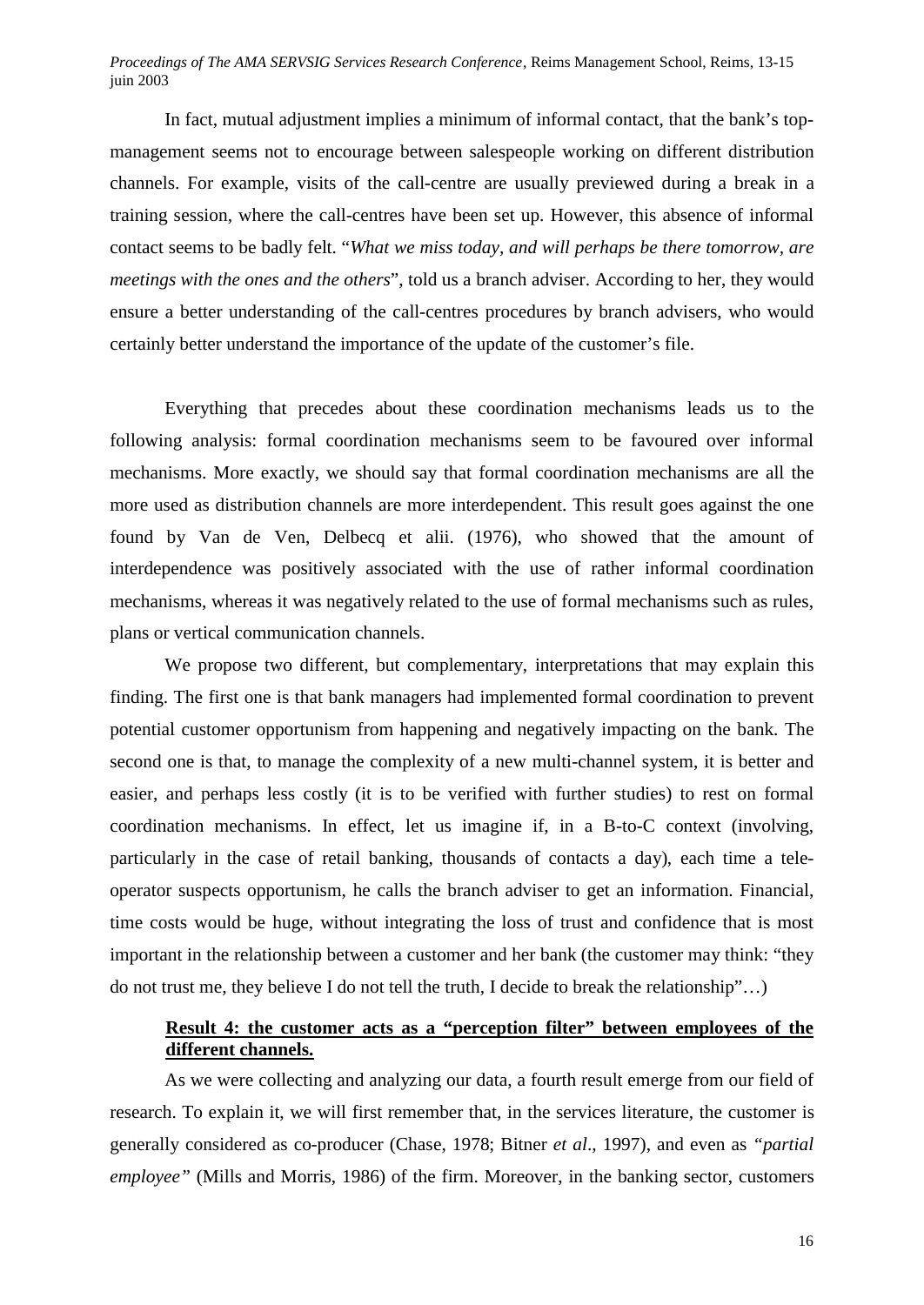are members exchanging information with the firm in a continuous service relationship (Lovelock 1983). In this context, the customer has a really active role (Larsson and Bowen, 1989). Our study highlights a consequence of this role: the customer has an impact on the branch adviser's degree of acceptance of the organisational innovation represented by the introduction of call-centres.

Customers having negative experiences with the incoming call-centre are reported to quickly inform their branch adviser. The latter tends to negatively re-examine their judgement about the call-centre, and then develops a stronger resistance to present the new channels to other customers. " *my first reaction was positive... Before hearing customers feedback [... ] Some customers were called for sophisticated products [... ] I had negative feedbacks and problems with my customers following these calls"*. Thereby, the customer modifies branch salespeople perception about their colleagues working in the call centre.

As far as the outgoing call-centre is concerned, the branch adviser perception is linked with the number and quality of new customers acquired through the call-centre. When branch salespeople lose time on low potential customers, they are reluctant about the outgoing callcentre, though they sometimes recognize it can bring them interesting prospects, they would have no time to canvass.

This increased customer role, as a "mediator" or "**perception filter**" between two types of salespeople in the same firm is a new problem for the company: since the customers are more inclined to complain, than to announce their satisfaction (Zeithaml and Bitner, 2002), branch advisers have more negative than positive feedbacks from their customers about the call-centres.

As a management consequence, the bank should induce customers to inform branch advisers when they are satisfied with one or the other call-centre, for instance by having branch adviser ask directly the customers' opinions or indirectly by satisfaction studies.

#### **CONCLUSION**

Most studies on distribution channels coordination focus on inter-organisational coordination, based for example on Stern, El-Ansary & Coughlan (1996) definition of distribution channels. But there is a real lack of research about the multiplication of distribution channels considered as the interface between a service firm and its customers, i.e. a great lack of research in a multichannel context, that does raise intra-organizational coordination problems. This is what we tried to study in this paper, through a research that,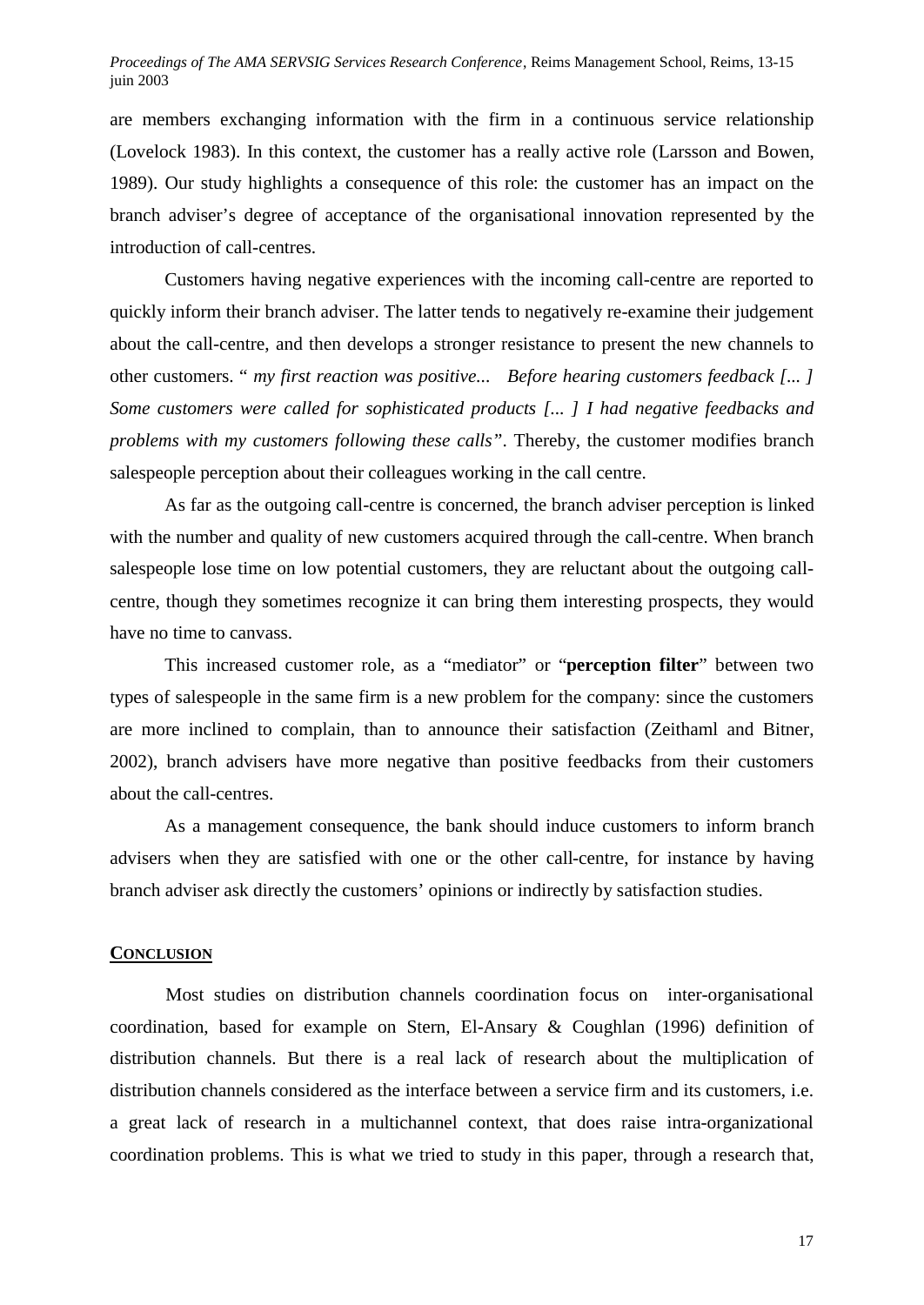consequently, can be considered as exploratory. We hope to have contributed to this field of research in some ways, despite the limits of our study.

As advisers (be they working on branches or call-centres) represent the interface between the bank and its customers, we chose to centre our analysis around them, in order to understand their perception of the customer as a creative actor of the service (Larsson and Bowen, 1989), as well as their perception of the impact of new distribution channels on their relationship with their customers. In this context, the main results, and proposal for future research are the following.

First, the advisers' perceptions of their clients allowed us to give rise to three segmentation criteria that seemed to have an impact on customer participation. The three criteria were the age, lifestyle and call frequency of the customer. Moreover, we were able to propose a dependent relationship between customer ability and customer willingness to participate in the service, that are two of the three determinants of customer participation in a service (Risch Rodie & Schultz Kleine, 2000). As a result, future research may try and confirm this relationship between customer ability and customer willingness, and explore the impact of the individual customer characteristics on his / her participation in the service.

Secondly, we showed that because of his / her potentially opportunistic behavior, the customer plays a more and more active and direct role on intra-organizational coordination within a service firm. In fact, we showed that the customer has a mediating impact on the social relationships between branch advisers and tele-operators. This is why we qualified the customer as a "perception filter". This new role of the customer, directly linked to the multiplication of new distribution channels, goes with an increase in formal coordination mechanisms within the organization. These mechanisms not only enables the bank's top management to counter potential customer opportunism, but also contributes to develop internal coherence, to ensure the customer the best quality of service by offering the same information in all distribution channels. This can be a complementary explanation to the choice of formal coordination mechanisms by this bank. However, future research may dig further so as to discover other consequences of the role the customer plays between front office salespeople working on different channels.

Finally, one main limit to our research relates to the generalization of our results: at first, we studied a regional retail bank through a case study, i.e. a specific context, with a limited number of interviews and it has still to be verified that one can generalize to other types of banks, such as big national or international ones. Secondly, the sector is also specific, and generalization to other sectors must take these specificities into account : in the banking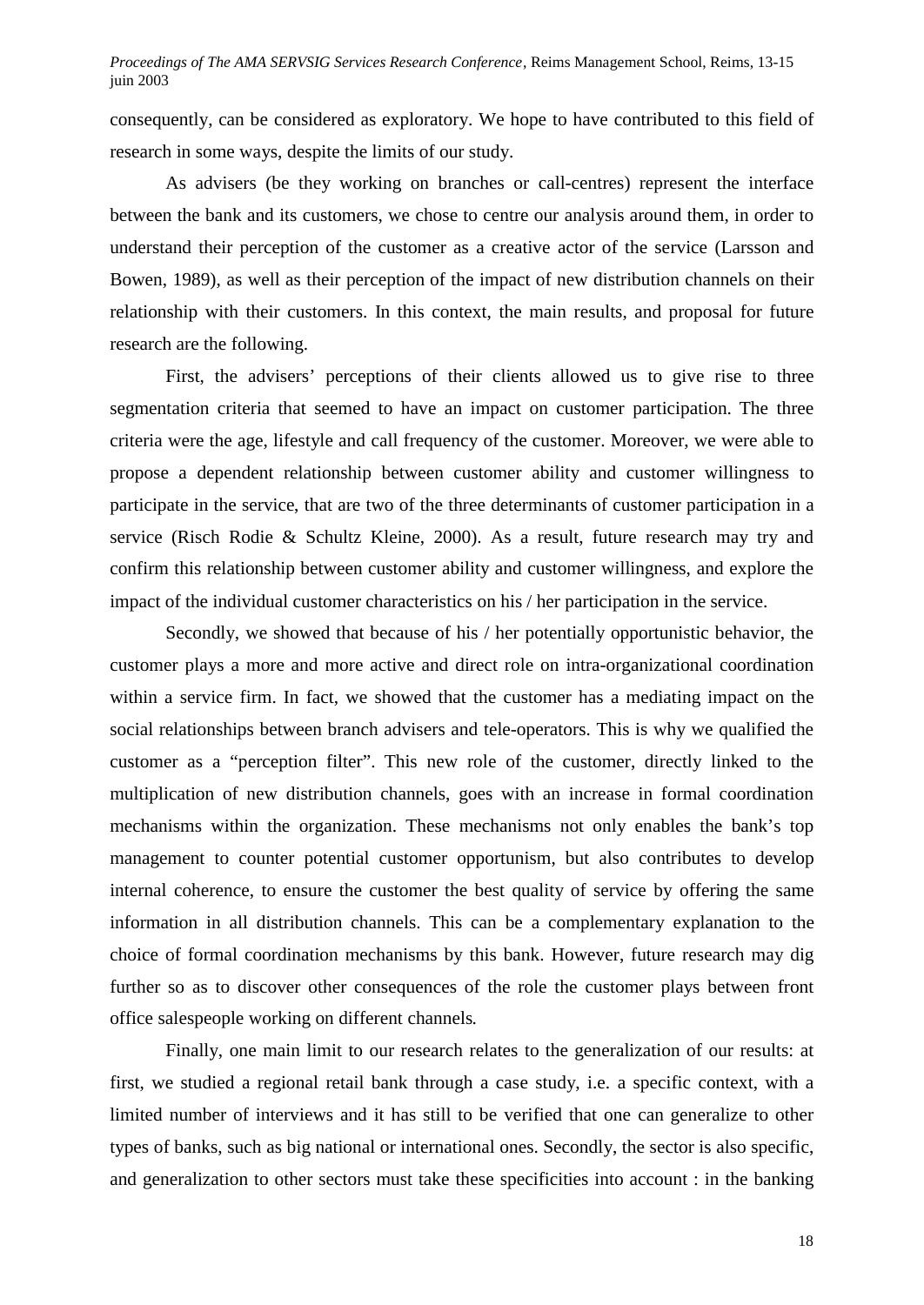sector, branch advisers sell new channels as complementary services to their customers. The context is similar in insurance, but not necessarily in tourist industry, where travel agencies and new channels are mostly competitors.

Another limit is linked to the exploratory conditions of our study. Qualitative results are a first step, but they need to be confirmed (or not) by further researches, specifically quantitative validation on advisers and customers.

# **REFERENCES.**

Adler P.S. (1995), "Interdepartmental Interdependence and Coordination : The Case of the Design / Manufacturing Interface", *Organization Science*, 6, N° 2, 147–167.

Argote L. (1982), "Input Uncertainty and Organizational Coordination in Hospital Emergency Units", *Administrative Science Quarterly*, 27, N°3, 420-434.

Bitner M., Booms B., Tetreault M. (1990), "The service encounter: diagnosing favourable and unfavourable incidents", *Journal of marketing*, 54, 71-84.

Bitner M.J., Faranda W.T., Hubbert A.R., Zeithaml V.A. (1997), 'Customer Contributions and Roles in Service Delivery" *International Journal of Service Industry Management,* 8, N°3, 193-205.

Bowen D.E. (1986), "Managing Customers as Human Resources in Service Organizations", *Human Resource Management*, 25, N°3, 371-383.

Chase R.B. (1978) "Where does the Customer fit in a service operation?" *Harvard Business Review,* November-December, 137-42.

Crowston K. (1997), "A Coordination Theory Approach to Organizational Process Design", *Organization Science*, 8, N°2, 157-175.

Eiglier P., Langeard E. (1977), "A new approach to service marketing", *in* Langeard E., Lovelock C., Bateson J., Young R. (eds), *Marketing consumer services : New insights*, Boston Marketing Science Institute, 37-41.

Filser M. (1989), *Canaux de distribution, description, analyse, gestion*, Vuibert, Paris.

Galbraith J. (1973), *Designing complex organizations*, Reading M.A., Addison Weasley.

Gulati R., Garino J. (2000), "Get the right mix of Bricks and Clicks", *Harvard Business Review*, vol.78, n°3, (May-June), 107-114.

Hensman M., Van den Bosch F.A.J., "Clicks vs. Bricks in the Emerging Online Financial Services Industry", *Long Range Planning*, 34 (April), n°2, 231-248

Kelley S.W., Donnelly Jr J.H., Skinner S.J. (1990), "Customer Participation in Service Production Delivery", Journal of Retailing, 66, n°3, 215-335.

Larsson R., Bowen D.E. (1989), "Organization and Customer : Managing Design and Coordination of Services", *Academy of Management Review*, 14, N° 2, 213-233.

Lawrence, P.R. and Lorsch, J.W. (1967). *Environmental Demands and Organizational States, in Organization and Environment: Managing Differentiation and Integration,* Boston: Harvard Business School Press.